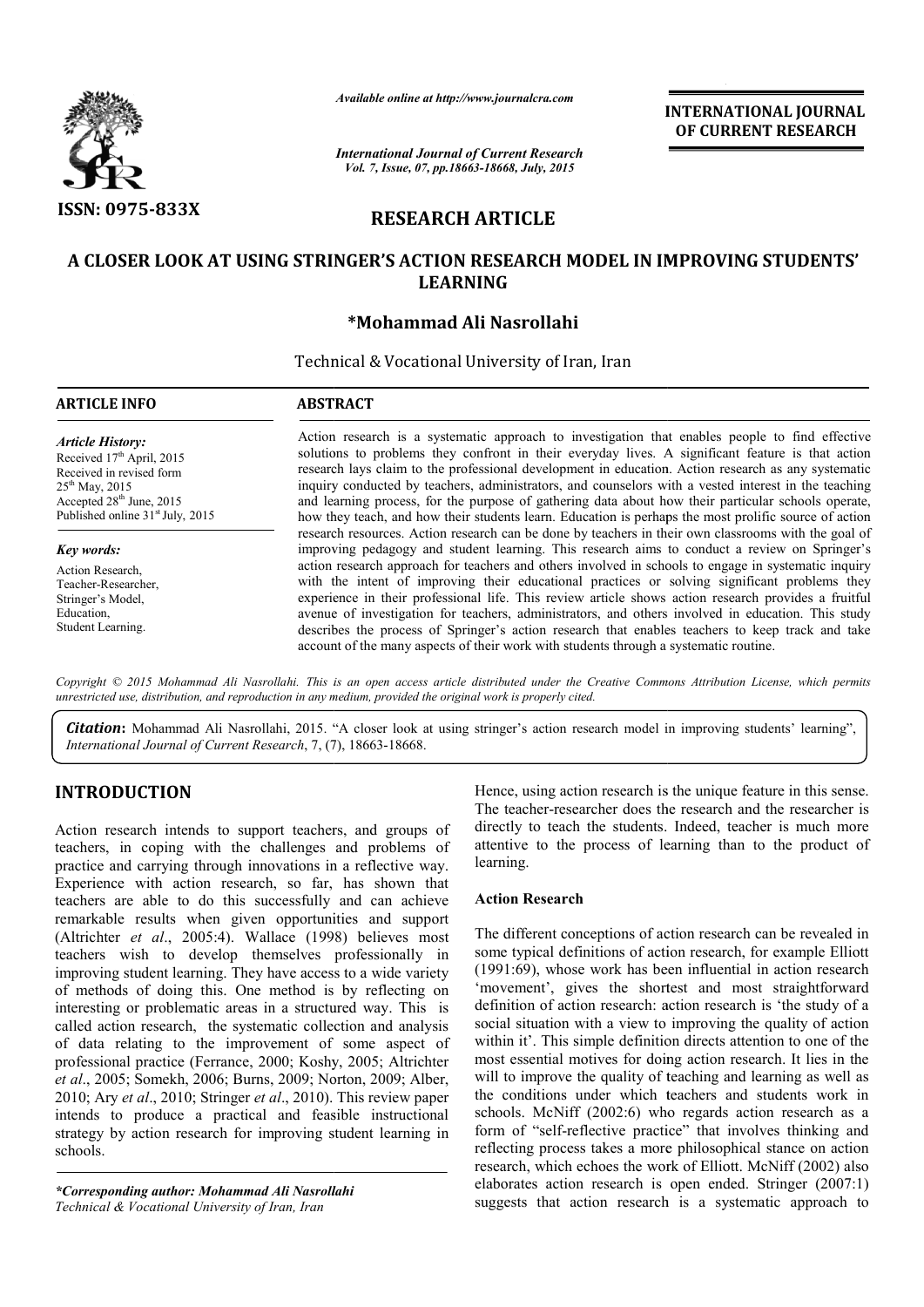investigation that enables people to find effective solutions to problems they confront in their everyday lives. The rigour of action research is attested by another i.e. Mills (2003) regards action research as any systematic inquiry conducted by teachers, administrators, counselors, or others with a vested interest in the teaching and learning process, for the purpose of gathering data about how their particular schools operate, how they teach, and how their students learn. Phillips and Carr (2010) argues action research as a "practitioner-based" form of research. In other words, it is done by teachers in their own classrooms with the goal of improving pedagogy and student learning. The several strands of action research are drawn together by Stringer (2004:6) in his all-encompassing definition when he refers action research is designed for practical purposes having direct and effective outcomes in the settings in which it is engaged. At the heart of the process, however, are teachers with the intent to investigate issues that help them more effectively and efficiently engage the complex world of the classroom. Stringer (2004, 2007) distinguishes action research from the everyday actions of teachers:

- Action research is not an objective and generalizable experimental and survey studies that continue to provide significant information about schools and classrooms. Action research is a systematic qualitative research routine.
- Action research is not a quantitative research (sometimes referred to as experimental or positivistic research). Action research is grounded in a qualitative research paradigm whose purpose is to gain greater clarity and understanding of a question, problem, or issue.
- Action research is not merely, on *what* is happening , Action research is necessarily based on localized studies that focus on the need to understand *how* things are happening.
- In action research, the role of the researcher is not that of an expert who *does* research but that of a resource person. He or she becomes a facilitator or consultant who acts as a catalyst to assist participants in defining their problems clearly and to support them as they work toward effective solutions to the issues that concern them.
- Action research is not just a formal process of inquiry, but may be applied systematically as a tool for learning in classrooms and schools,'
- A significant feature is that action research lays claim to the professional development in education.

Stringer (2007:16) argues education is perhaps the most prolific source of action research resources. Holly *et al*. (2005) suggest that action research can be used for curriculum purposes and incorporate case studies in classroom contexts. The claims for action research, then, are several. Mills (2007) positions action research as a fundamental component of teaching, alongside curriculum development, assessment, and classroom management. Indeed recent developments in research methodology have therefore spawned a rich variety of approaches for teachers and others involved in schools to engage in systematic inquiry with the intent of improving their educational practices or solving significant problems they experience in their professional life. Stringer (2004:1) elaborates action research now provides a fruitful avenue of investigation for teachers, administrators, and others involved in education. They focused on general issues concerning their teaching practices and the ways systematic inquiry might assist them in resolving those issues.

#### The Concept of the Teacher-Researcher

The concept of teacher-researcher owes a great debt to such professionals as social psychologist Lewin (1946). While Lewin (1946) did not necessarily intend for his work to be used in education, his series of four cycling steps (planning, acting, reflecting, and observing) became useful to teacher research. Corey (1949) introduced the term action research to education, believing if teachers conducted their own research it would be more meaningful to them. Scholars and teachers such as Stenhouse (1975, 1980) and Rudduck and Hopkins (1985) continued to encourage teachers to see themselves as researchers and thus evaluate their own practice. Carr and Kemmis (1986), Kemmis *et al*. (1988) contributed to the rising tide of teachers who assumed the identity of researcher in their classrooms. There are many recognizable names in the action research field, such as Cochran-Smith and Lytle (1993), Elliot (1991), McNiff *et al*. (2003), Noffke *et al*. (1995), Schon (1990), Zeichner *et al*. (1995), Norton (2009), Sringer *et al*. (2010), Dick (1998), Kemmis and Wilkinson (1998), Sagor (2005), Burns (2009) and Philips and Carr (2010).

All have contributed in demonstrating the positive influence of action research as professional development for teachers and as a powerful vehicle for altering the status quo of schools. Many others have since added to this rich tradition, including theorists, philosophers, educational researchers, and a host of classroom teacher-researchers, making the community of action researchers lively, diverse and international (Kemmis & McTaggart, 2005; Zeichner & Noffke, 2001). In a contrary manner, Roulston *et al*. (2005:182) cited in Norton (2009:60) make a telling point about the role of research for teacherresearchers. Their major criticisms pointed out that although the teacher-research movement has long advocated teachers being involved in educational research, academia tends to review such work and it is frequently left incited in the academic literature. They also make the point that it is not only that teachers are thought to be inadequate to the task of conducting quality research but also, some consider the kind of knowledge that teacher research produces to be inferior to and less valuable than other kinds of academic work.

Norton (2009) address the same point that teachers have been carrying out action research for years but sometimes have been criticized for not being equipped with the basic knowledge, skills or research methodology in order to do research of any value. Conceptions of teacher researcher have also been critiqued as being too simplistic. Nevertheless, in spite of some of the criticisms of the conceptions of teacher researcher, it can be used as a very powerful framework for challenging the status quo and bringing about change in classroom. Stringer (2007) argues that the common response from teachers when it is suggested they engage in research in their classrooms is often some combination of surprise, disbelief, and wariness. They wished to learn an approach to research that enabled them to empower teachers and children, giving them voice and enabling them to be part of the research process rather than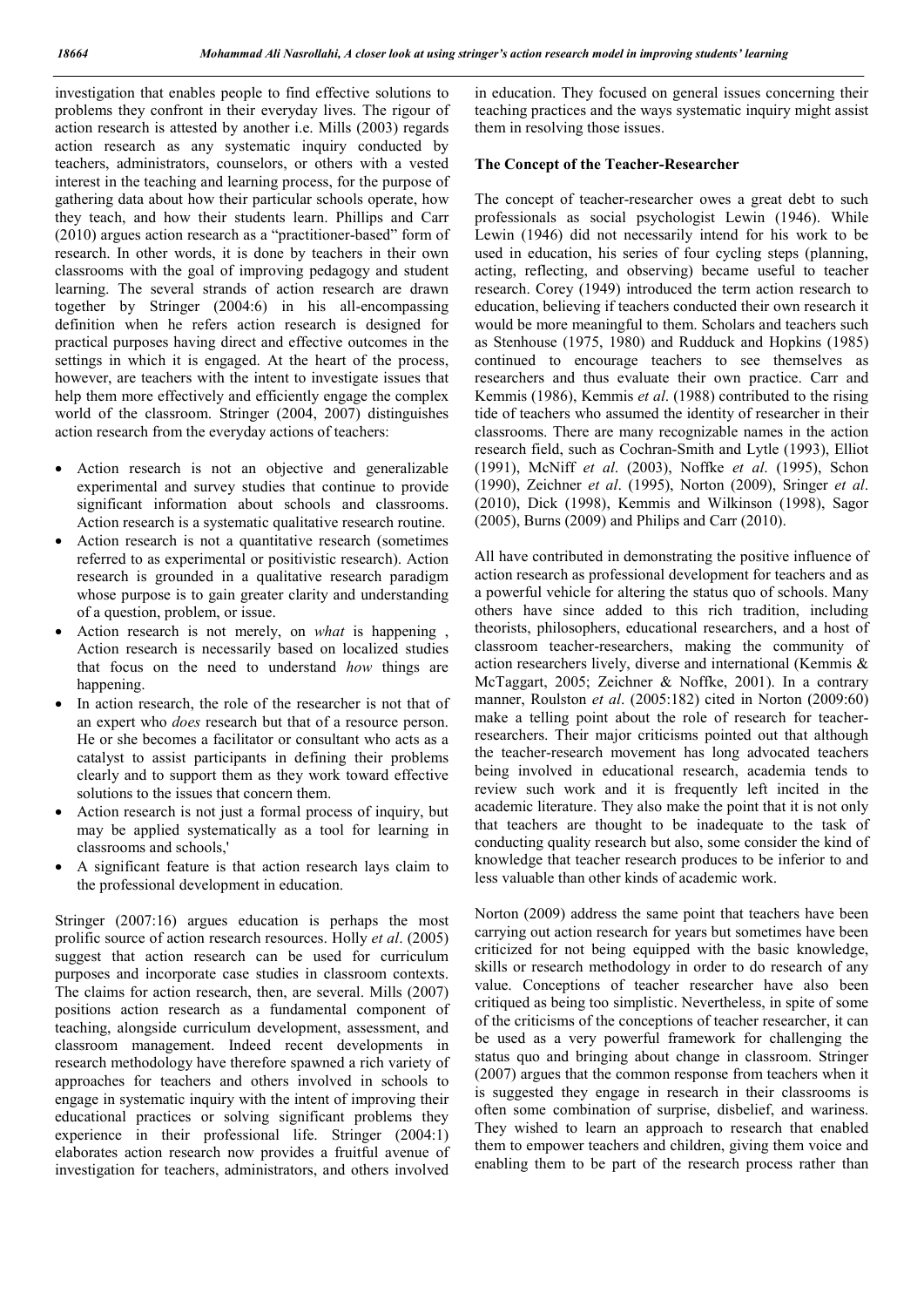being outside looking in. All were concerned that their research should have some practical outcome. Stringer (2004:1-6) makes several claims for action research with teachers, namely that

- It increase the effectiveness of the teachers' work in which they are engaged.
- It assists them in working through the sometimes-puzzling complexity of the issues they confront to make their work more meaningful and fulfilling.
- It provides a useful tool for day-to-day planning in classrooms such as lest ping, formulating teaching strategies, and student assessment, or more ex tasks like syllabus planning, curriculum construction, and evaluation.
- The systematic processes of action research extend teacher professional capacities, providing a set of tools that enhance general classroom planning and school program development.
- It involves teachers trying to see the effects of planned change in their practice.

It is clear from the list that action research is a blend of practical and theoretical concerns; it is both action and research. Cherry and Bowden (1999:13) makes the point that to engage in action research is "to operate in both the inner and outer world, to be capable of both action and reflection."

### The Purpose of Using Action Research Teaching

Stringer *et al*. (2010:7) suggests that the purpose of incorporating action research routines into teaching is:

- To provide teachers with a framework or scaffold that enables them to systematically take into account diverse issues.
- To provide the means for teachers to incorporate these diverse elements into their instruction, and to organize their work so that they effectively accomplish the demanding task of teaching.
- To provide teachers with an opportunity to better understanding what happens in their classroom.

Indeed, there is nothing magical or particularly complex about action research. In other words, action research enables teachers to keep track and take account of the many aspects of their work with students through a systematic routine. Richards and Farrell (2005:182) makes the point that action research takes place in the teacher's own classroom and involves a cycle of activities centering on identifying a problem or issue, collecting information about the issue, devising a strategy to address the issue, trying out the strategy, and observing its effects.

#### Stringer's Model of Action Research (1999-2010)

The approach to action research was presented by Stringer (1999, 2004 & 2007) and Stringer *et al*. (2010) is derived from interpretive research processes suggested by Denzin (1997). It is based on the assumption that knowledge inherent in people's every day, taken for- granted lives has as much validity and utility as knowledge linked to the concepts and theories of the academic disciplines or bureaucratic policies and procedures. The intent is to concede the limitations of expert knowledge and to acknowledge the competence, experience, understanding, and wisdom of ordinary people. In Stringer's view, action research therefore seeks to give voice to people who have previously been silent research subjects. He makes the point that like other forms of interpretive research, action research seeks to reveal and represent people's experience, providing accounts that enable others to interpret issues and events in their daily lives (Stringer, 2007:170). Stringer's model of action research is a collaborative approach to inquiry or investigation that provides people with the means to take systematic action to resolve specific problems. Stringer (2007) argues that action research is not a panacea for all ills and does not resolve all problems but provides a means for people to "get a handle" on their situations and formulate effective solutions to problems they face in their public and professional lives. Stringer provides a basic action research routine that provides a simple powerful framework-Look, Think, Act (Table.1)-that enables people to commence their inquiries in a straightforward manner and build detail into procedures as the complexity of issues increases. The terms in parentheses in Table 1 show how the phases of the routine relate to traditional research practices.

Table 1. The Phases of the Routine Relate to Traditional Research Practices

|           | Look                                                              |
|-----------|-------------------------------------------------------------------|
|           | Gather relevant information (Gather data)                         |
| ٠         | Build a picture: Describe the situation (Define and describe)     |
| Think     |                                                                   |
|           | Explore and analyze: What is happening here? (Analyze)            |
| $\bullet$ | Interpret and explain: How/why are things as they are? (Theorize) |
| Act       |                                                                   |
|           | Plan (Report)                                                     |
| ٠         | Implement                                                         |
|           | Evaluate                                                          |
|           | Source: Stringer (2007:8)                                         |

Stringer (2004:10) emphasizes, "Although action research has much in common with the regular problem-solving and planning processes used by educators in the course of their daily classroom and school work, its strength lies in its systematic execution of carefully articulated processes of inquiry." Stringer makes the points that as researchers implement a study these processes may usefully be depicted as shown in  $(Fig.1)$ 

- Design the study-carefully refining the issue to be investigated, planning systematic processes of inquiry, and checking the ethics and validity of their work
- Gather data-including information from a variety of sources
- Analyze the data-to identify key features of the issue investigated
- Communicate-the outcomes of the study to relevant audiences
- Use-the outcomes of the study to work toward resolution of the issue investigated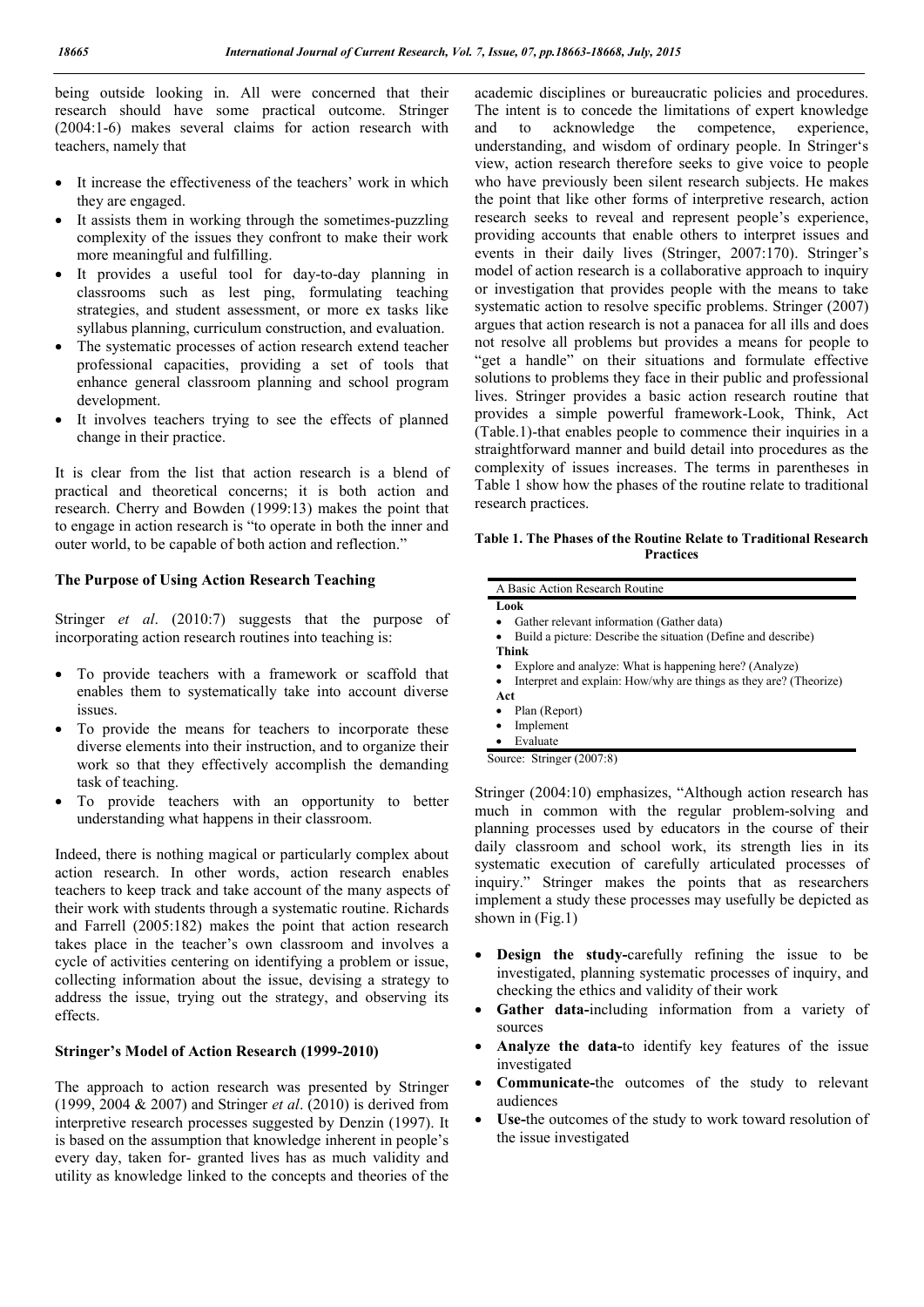

Figure 1. Action Research Sequence Stringer: Stringer (2004:10)

As the Fig.1 illustrates, action research is distinguished from basic research by an "action" phase of inquiry. While basic research provides information not necessarily used in the research context, action research always has an immediate practical or applied purpose. Stringer's model of action research is cyclical in nature, since research participants continuously cycle through processes of investigation as they work towards effective solutions to their research problem. The sequence is more commonly presented as a cycle, on a simple Look  $>$  Think  $>$  Act, as shown in Fig.2. This simple process is repeated in an ongoing fashion, providing a constant guide to ongoing processes of teaching and learning (Fig.2)



Figure 2. Action Research Cycle Source: Stringer *et al*. (2010:23)

Stringer 's model "look, think, act" routine is presented in a linear format (Fig.3) to indicate that phases of the research are repeated over time.



Source: Stringer (2007:30)

Stringer (2007:30) argues that as participants work through each of the major stages, they will explore the details of their activities through a constant process of observation, reflection, and action. At the completion of each set of activities, they will review (look again), reflect (reanalyze), and re-act (modify their actions).

The Stringer's model of action research consequently will differ significantly from those derived from prevailing studies because of the interpretive assumptions that are implicit in the approach to inquiry: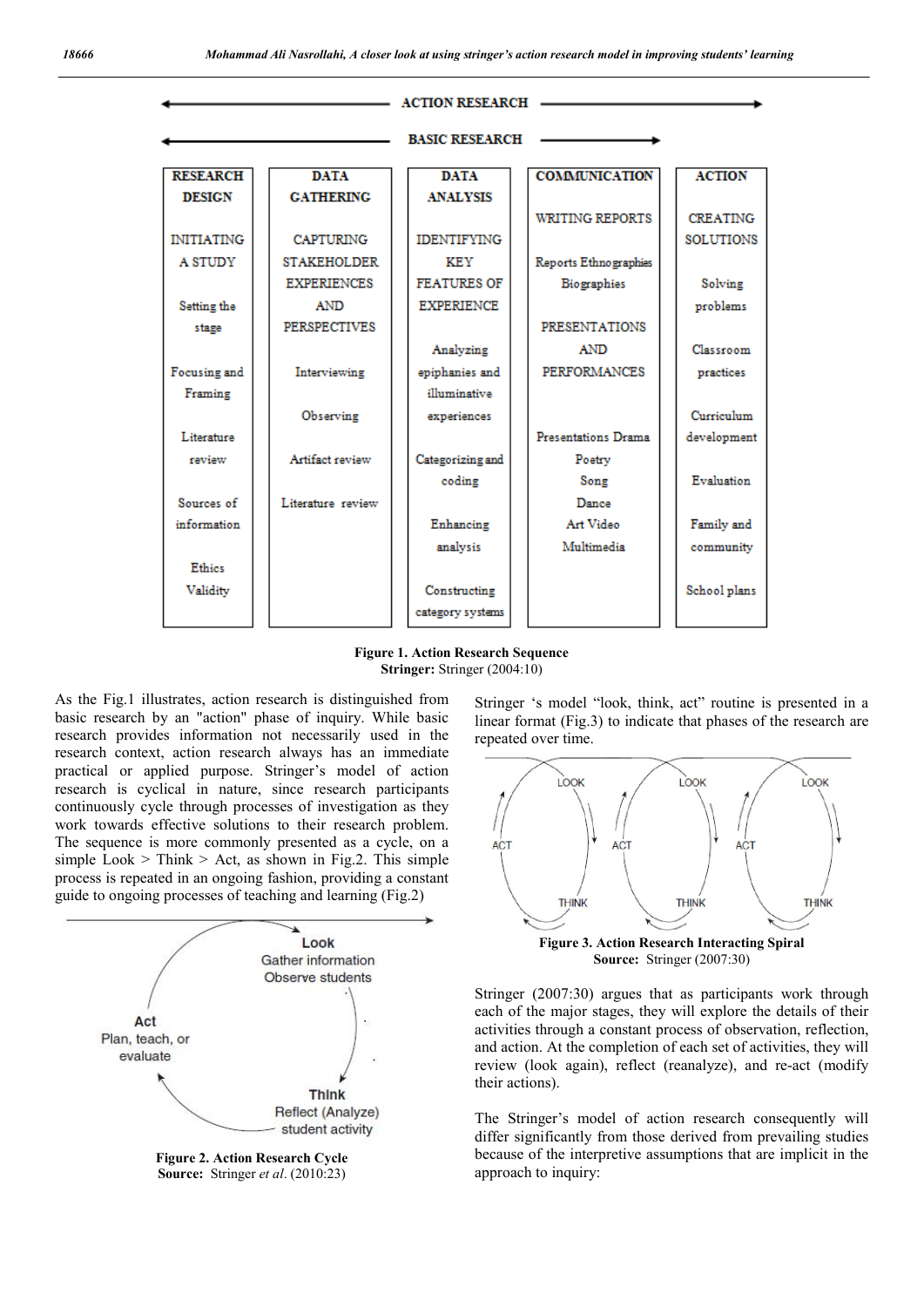- Studies are usually limited in context, engaging processes of inquiry that focus on a specific issue or problem in a particular context.
- Researchers seek to empower principal stakeholders by engaging them as active participants in all phases of the research project, including the planning and implementing processes. It has been described as research *of, by,* and *for*  the people.
- The principal purpose of the research is to extend people's understanding of an issue by providing detailed, richly described accounts that reveal the problematic, lived experience of stakeholders and their interpretations of the issue investigated.
- Stakeholder joint accounts, derived from creative processes of negotiation, provide the basis for therapeutic action that works toward resolution of the issue or problem investigated. These processes ensure tangible outcomes of direct benefit to the principal stakeholders.
- Stakeholder perspectives are placed alongside viewpoints found within the academic and bureaucratic literature.
- The outcomes of the research make the experience and perspectives of ordinary people directly available to stakeholders—professional practitioners, policymakers, managers, and administrators—so that more appropriate and effective programs and services can be formulated (Stringer, 2007:170).

According to discussion mentioned above, the first phase of Stringer's action research model (Look) allows the teacherresearcher to identify student understanding which used to support teaching and learning directly. The purpose of the second phase (Think) is to determine to what degree the teacher's objectives are met. Through the second phase, what the teacher finds out from the action research outcomes was very useful and there are enough evidences for him to see that the students' activities have yielded some success in achieving more involvement of students with the assessment of their learning. This phase also allowed for the exchange of a variety of perspectives and new ideas. The third phase of the Stringer's Action research cycle (Act), focused on evaluation the students' performance, and then providing feedback.

#### Summary

Action research seeks to give voice to people who have previously been silent research subjects. Action research aims to support teachers in dealing with the difficulties of student learning in a reflective way. Action research as any systematic inquiry conducted by teachers, administrators, and counselors with a vested interest in the teaching and learning process, for the purpose of gathering data about how their particular schools operate, how they teach, and how their students learn. This review article shows action research provides a fruitful avenue of investigation for teachers, administrators, and others involved in education. During this study, model of action research is demonstrated as a well-documented by describing three phases of Stringer's model (Look, Think, Act) which involves not only the teacher in the process of the research, but also the students as action researchers collaborating in the action research process. A majority of teachers try to expand their knowledge professionally in improving student learning.

Action research is the unique systematic collection and analysis of data that plays an important role in improving of some aspect of professional practice. Therefore, teacher as a researcher not only carry out the research but also teach the students directly. Indeed, teacher is much more attentive to the process of learning and collects data about how the school is operated, how the students learn and what students' weaknesses and strengths are.

### **REFERENCES**

- Alber, S. M. 2010. A Toolkit for Action Research: Rowman& Littlefield Publishers.
- Altrichter, H., Posch, P. &Somekh, B. 2005. Teachers investigate their work :An introduction to the methods of action research. London and New York: Taylor & Francis e-Library.
- Ary, D., Jacobs, L. C., Razavieh, A. & Chris Sorensen, C. 2010. Introduction to Research in Education: Cengage Learning.
- Burns, A. 2009. *Doing Action Research in English Language Teaching: A Guide for Practitioners*: Routledge.
- Carr, W. & Kemmis, S. 1986. *Becoming critical: Education, knowledge, and action research*: Routledge.
- Cherry, N. & Bowden, J. A. 1999. Action research: A pathway to action, knowledge and learning. Action Research: A Pathway to Action, Knowledge and Learning, xvii.
- Cochran-Smith, M. & Lytle, S. L. 1993. Inside/outside: Teacher research and knowledge: Teachers College Press.
- Corey, S. (1949). Action research, fundamental research, and educational practices. *The Teachers College Record, 50*(8), 509-514.
- Denzin, N. K. 1997. Interpretive ethnography. Thousand Oaks, CA: SAGE Publications, Inc.
- Dick, B. 1998. Convergent interviewing: a technique for qualitative data collection. http://www.uq.net.au/action\_ research/arp/iview.html.
- Elliott, J. 1991. *Action Research for Educational Change*. Buckingham: Open University Press.
- Ferrance, E. 2000. Action research: LAB, Northeast and Island Regional Education Laboratory at Brown University.
- Holly, M. L., Arhar, J. M. & Kasten, W. C. 2005. Action Research for Teachers: Traveling the Yellow Brick Road: Pearson/Merrill/Prentice Hall.
- Kemmis, S. & McTaggart, R. 2005. Communicative action and the public sphere. Denzin, NK & Lincoln, YS (red.), The Sage handbook of qualitative research, 3, 559-603.
- Kemmis, S., McTaggart, R. & Program, D. U. S. o. E. O. C. 1988. The action research planner: Deakin University: distributed by Deakin University Press.
- Kemmis, S. & Wilkinson, M. 1998. Participatory action research and the study of practice. Action research in practice: Partnerships for social justice in education, 21-36.
- Koshy, V. 2005. Action research for improving practice: a practical guide: Paul Chapman Publishing.
- Lewin, K. 1946. Action research and minority problems. Journal of social issues, 2(4), 34-46.
- Richards, J. C. & Farrell, T. S. C. 2005. *Professional Development for Language Teachers: Strategies for Teacher Learning*: Cambridge University Press.